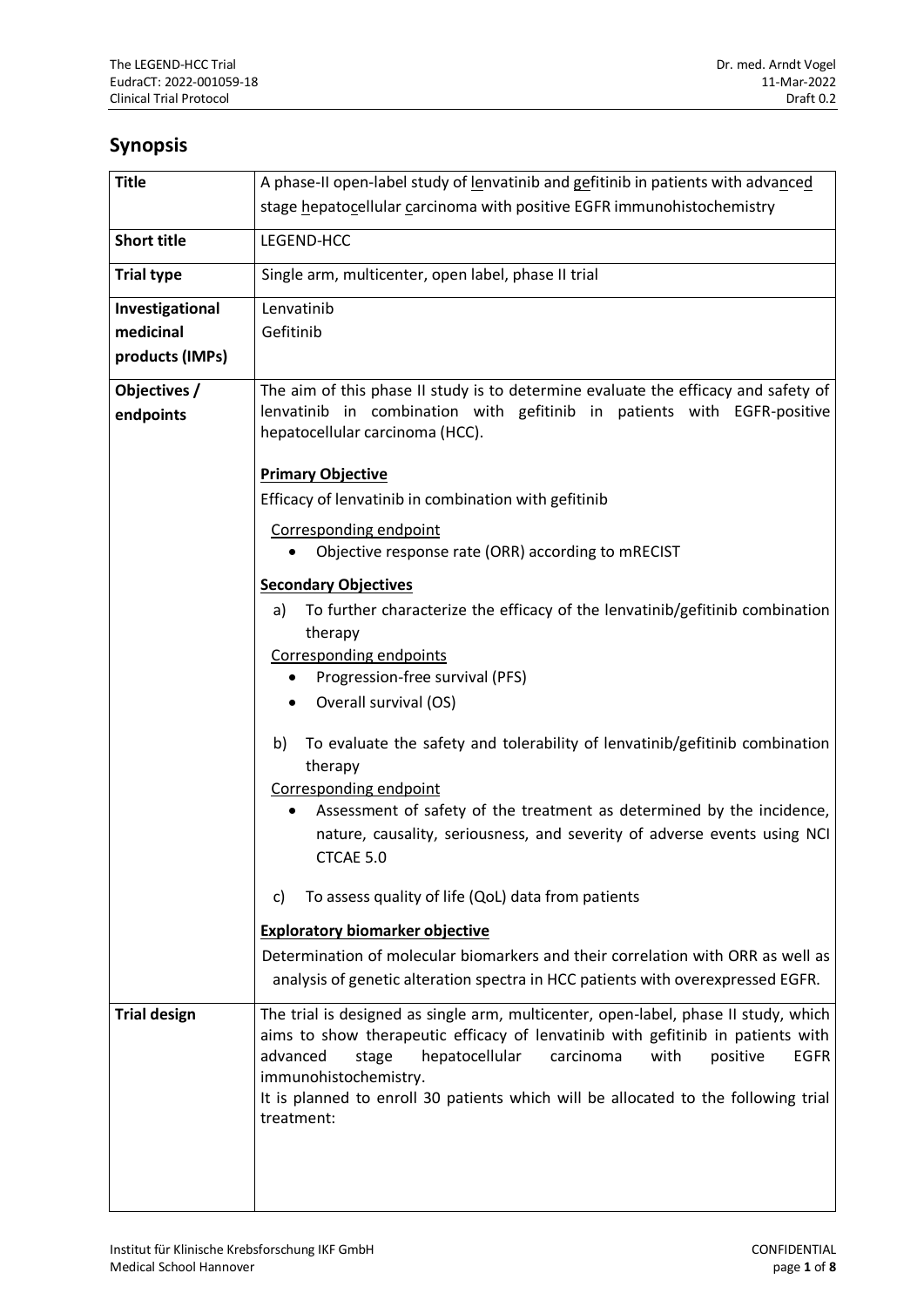|           | Intervention:                                                                                                                                              |
|-----------|------------------------------------------------------------------------------------------------------------------------------------------------------------|
|           | • Gefitinib – 250 mg per oral (p.o.), once daily (QD)<br><b>PLUS</b>                                                                                       |
|           | • Lenvatinib - 8 mg (body weight < 60 kg)/ 12 mg (BW $\geq$ 60 kg) p.o., QD                                                                                |
|           |                                                                                                                                                            |
|           |                                                                                                                                                            |
|           | Duration of intervention per patient:                                                                                                                      |
|           | All patients will receive lenvatinib in combination with gefitinib for up to 12 months                                                                     |
|           | or until intolerable toxicity, disease progression or patients' request, whatever                                                                          |
|           | occurs first.                                                                                                                                              |
|           | Follow-up per patient:                                                                                                                                     |
|           | All patients will be followed up for 12 months after last patient last treatment or                                                                        |
|           | until death, withdrawal of consent, or loss to follow-up (whichever occurs first).                                                                         |
|           |                                                                                                                                                            |
|           | Potential trial participants will be assessed for eligibility during a 28-day screening                                                                    |
|           | period. First treatment should be performed as soon as possible but not later than                                                                         |
|           | 14 working days after allocation to the trial.                                                                                                             |
|           | Tumor biopsies (FFPE samples) will be collected for EGFR overexpression analysis                                                                           |
|           | via immunohistochemistry (IHC) by the local pathologies prior to enrollment of the                                                                         |
|           | participant. Since EGFR overexpression analysis is not a clinical standard, the IHC                                                                        |
|           | analysis conditions and cut-off ranges, which will be used at the local pathologies,                                                                       |
|           | will be established and local pathologies will be trained for the EGFR analysis prior                                                                      |
|           | the trial start.                                                                                                                                           |
|           |                                                                                                                                                            |
|           | Tumor baseline assessment including imaging will be conducted as part of the                                                                               |
|           | screening procedure and tumor response assessment according to mRECIST will be                                                                             |
|           | performed every 8 weeks (Q8W) $\pm$ 7 days during the treatment and Q12W $\pm$ 7 days                                                                      |
|           | in the follow-up phase until disease progression, death, loss to follow-up or end of                                                                       |
|           | trial, whichever occurs first.                                                                                                                             |
| Rationale | Liver cancer is the sixth most common cancer worldwide, with 841,080 new liver                                                                             |
|           | cancer cases in 2018, and the fourth leading cause of cancer-related death globally                                                                        |
|           | [1]. In Germany, around 9,000 people are diagnosed with liver cancer every year,                                                                           |
|           | while the number of deaths is only slightly lower at around 7,500 [2]. The treatment                                                                       |
|           | of HCC is assigned to the tumor stages and the expected benefits of major                                                                                  |
|           | inventions, following the Barcelona Clinic Liver Cancer (BCLC) staging system.                                                                             |
|           | Preferred treatment options for patients diagnosed with early-stage HCC include                                                                            |
|           | resection or transplantation or radiofrequency ablation. Patients with intermediate                                                                        |
|           | stages are first candidates for transarterial chemoembolization (TACE) and those                                                                           |
|           | with more advanced disease will first receive systemic therapies [3]. The REFLECT                                                                          |
|           | trial showed that the treatment with lenvatinib, a multi-targeted receptor tyrosine                                                                        |
|           | kinase inhibitor, was non-inferior to sorafenib in terms of OS (lenvatinib vs.<br>sorafenib: median OS 13.6 vs. 12.3 months (HR 0.92, 95% CI: 0.79, 1.06). |
|           | Furthermore, lenvatinib significantly improves progression-free survival (7.4 vs. 3.7                                                                      |
|           | months HR 0.66, 95% CI 0.57-0.77; P < 0.001) and overall response rate (24.1 vs.                                                                           |
|           | 9.2%; OR 3.13, 95% CI 2.15-4.56; P < 0.0001) compared to sorafenib according to                                                                            |
|           | mRECIST [4]. In addition to its ability to inhibit the vascular endothelial growth                                                                         |
|           | factor receptor (VEGFR) pathway, lenvatinib is a potent inhibitor of the fibroblast                                                                        |
|           | growth factor receptor (FGFR) pathway [5]. In this context a retrospective analysis                                                                        |
|           | with 40 patients suggested that tumor FGFR4/FGF19 levels are an independent                                                                                |
|           | predictor of response to lenvatinib [6].                                                                                                                   |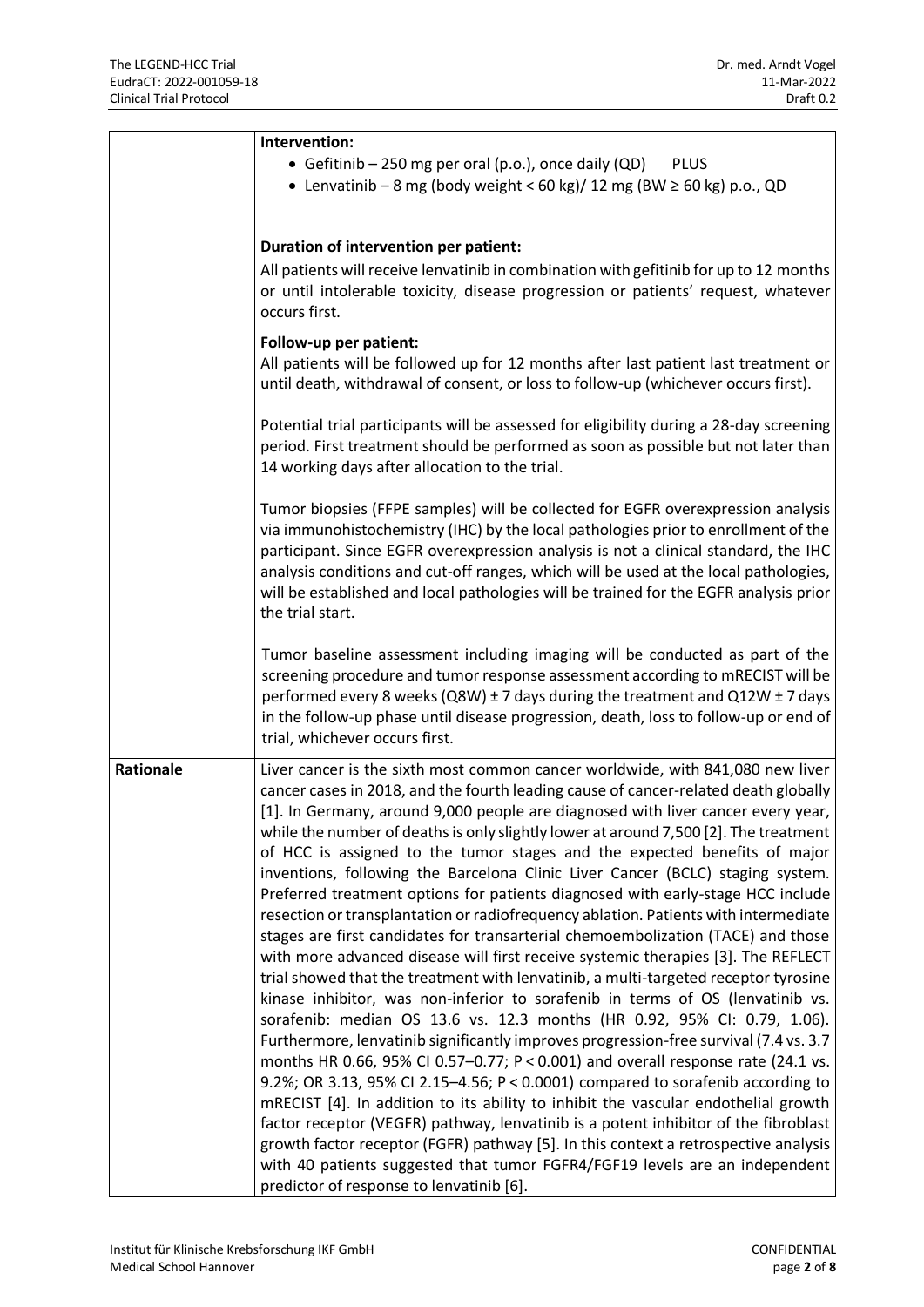|                           | A recent study, aiming to identify combination therapies to improve the clinical<br>benefits of lenvatinib-based treatment for HCC, revealed that inhibition of FGFR by<br>lenvatinib leads to a feedback activation of the EGFR-PAK2-ERK5 cascade that<br>limits sensitivity of liver cancer cells to lenvatinib [7]. Of note, the combination of<br>the epidermal growth factor receptor (EGFR) inhibitor gefitinib and lenvatinib<br>efficiently prevented feedback activation and displayed potent anti-proliferative<br>effects in vitro in liver cancer cell lines that express EGFR and in vivo in xenografted<br>liver cancer cell lines, immunocompetent mouse models and patient-derived HCC<br>tumors in mice. In contrast to cell lines expressing high levels of EGFR, those<br>expressing low levels were resistant to lenvatinib treatment and the co-treatment<br>with gefitinib [7].<br>Tissue analysis revealed that ~60% of HCCs express high levels of EGFR, which might<br>be a negative prognostic marker in this disease [7,8]. In addition, EGFR was<br>identified as determinant for sorafenib resistance in HCC in vitro before [9,10].<br>Nevertheless, in contrast to lenvatinib, EGFR inhibitors such as gefitinib or erlotinib<br>did not enhance the activity of sorafenib [7,11] suggesting that lenvatinib<br>synergizes with the EGFR inhibitor mainly by abrogating FGFR signaling. To confirm<br>the promising preclinical data of the lenvatinib-gefitinib co-treatment, a clinical<br>trial to evaluate the safety and anti-tumor activity of lenvatinib plus gefitinib in<br>patients with unresectable HCC, whose tumors had progressed on lenvatinib<br>treatment was conducted in China. Preliminary results of 12 patients of this trial<br>showed 33% partial response, 33% stable disease and 33% disease progression<br>after 4-8 weeks of treatment, indicating the combination as promising strategy for<br>patients with advanced HCC expressing high levels of EGFR in their tumors [7].<br>Gefitinib is approved as targeted-therapy in non-small cell lung cancer (NSCLC)<br>with a EGFR positive mutations status for several years [12]. Whereat it has not<br>shown promising anti-tumor activity in advanced HCC as monotherapy [13]. Given |
|---------------------------|-----------------------------------------------------------------------------------------------------------------------------------------------------------------------------------------------------------------------------------------------------------------------------------------------------------------------------------------------------------------------------------------------------------------------------------------------------------------------------------------------------------------------------------------------------------------------------------------------------------------------------------------------------------------------------------------------------------------------------------------------------------------------------------------------------------------------------------------------------------------------------------------------------------------------------------------------------------------------------------------------------------------------------------------------------------------------------------------------------------------------------------------------------------------------------------------------------------------------------------------------------------------------------------------------------------------------------------------------------------------------------------------------------------------------------------------------------------------------------------------------------------------------------------------------------------------------------------------------------------------------------------------------------------------------------------------------------------------------------------------------------------------------------------------------------------------------------------------------------------------------------------------------------------------------------------------------------------------------------------------------------------------------------------------------------------------------------------------------------------------------------------------------------------------------------------------------------------------------------------------------------------------------------------------------------|
|                           | the recent in vitro/ in vivo data and preliminary clinical data [7], we hypothesize<br>that addition of gefitinib to lenvatinib will improve the clinical benefit of lenvatinib                                                                                                                                                                                                                                                                                                                                                                                                                                                                                                                                                                                                                                                                                                                                                                                                                                                                                                                                                                                                                                                                                                                                                                                                                                                                                                                                                                                                                                                                                                                                                                                                                                                                                                                                                                                                                                                                                                                                                                                                                                                                                                                     |
|                           | therapy in EGFR high expressing HCC in second and further line treatment.                                                                                                                                                                                                                                                                                                                                                                                                                                                                                                                                                                                                                                                                                                                                                                                                                                                                                                                                                                                                                                                                                                                                                                                                                                                                                                                                                                                                                                                                                                                                                                                                                                                                                                                                                                                                                                                                                                                                                                                                                                                                                                                                                                                                                           |
| <b>Inclusion criteria</b> | Patients must meet the following criteria to be eligible for the trial:<br>Histologically confirmed diagnosis of HCC<br>1.<br>2.<br>Confirmed EGFR overexpression via IHC<br>Have a tumor, not eligible for resection or local ablation<br>3.<br>Have experienced disease progression under previous systemic therapy<br>4.<br>5.<br>Have a Child-Pugh Classification score $\leq$ 6 for assessed liver function within<br>7 days before allocation<br>Have at least one measurable site of disease based on RECIST v1.1 with spiral<br>6.<br>CT scan or MRI. Lesions situated in a previously irradiated area are considered<br>measurable if progression has been demonstrated in such lesions<br>Participants* who are at least 18 years of age on the day of signing informed<br>7.<br>consent<br>Have provided archival tumor tissue sample or newly obtained biopsy of a<br>8.<br>tumor lesion not previously irradiated for mandatory pre-treatment<br>evaluation (baseline)<br>$ECOG \leq 1$<br>9.<br>10. Have a life expectancy of ≥ 12 weeks                                                                                                                                                                                                                                                                                                                                                                                                                                                                                                                                                                                                                                                                                                                                                                                                                                                                                                                                                                                                                                                                                                                                                                                                                                              |
|                           | 11. Have adequate organ function                                                                                                                                                                                                                                                                                                                                                                                                                                                                                                                                                                                                                                                                                                                                                                                                                                                                                                                                                                                                                                                                                                                                                                                                                                                                                                                                                                                                                                                                                                                                                                                                                                                                                                                                                                                                                                                                                                                                                                                                                                                                                                                                                                                                                                                                    |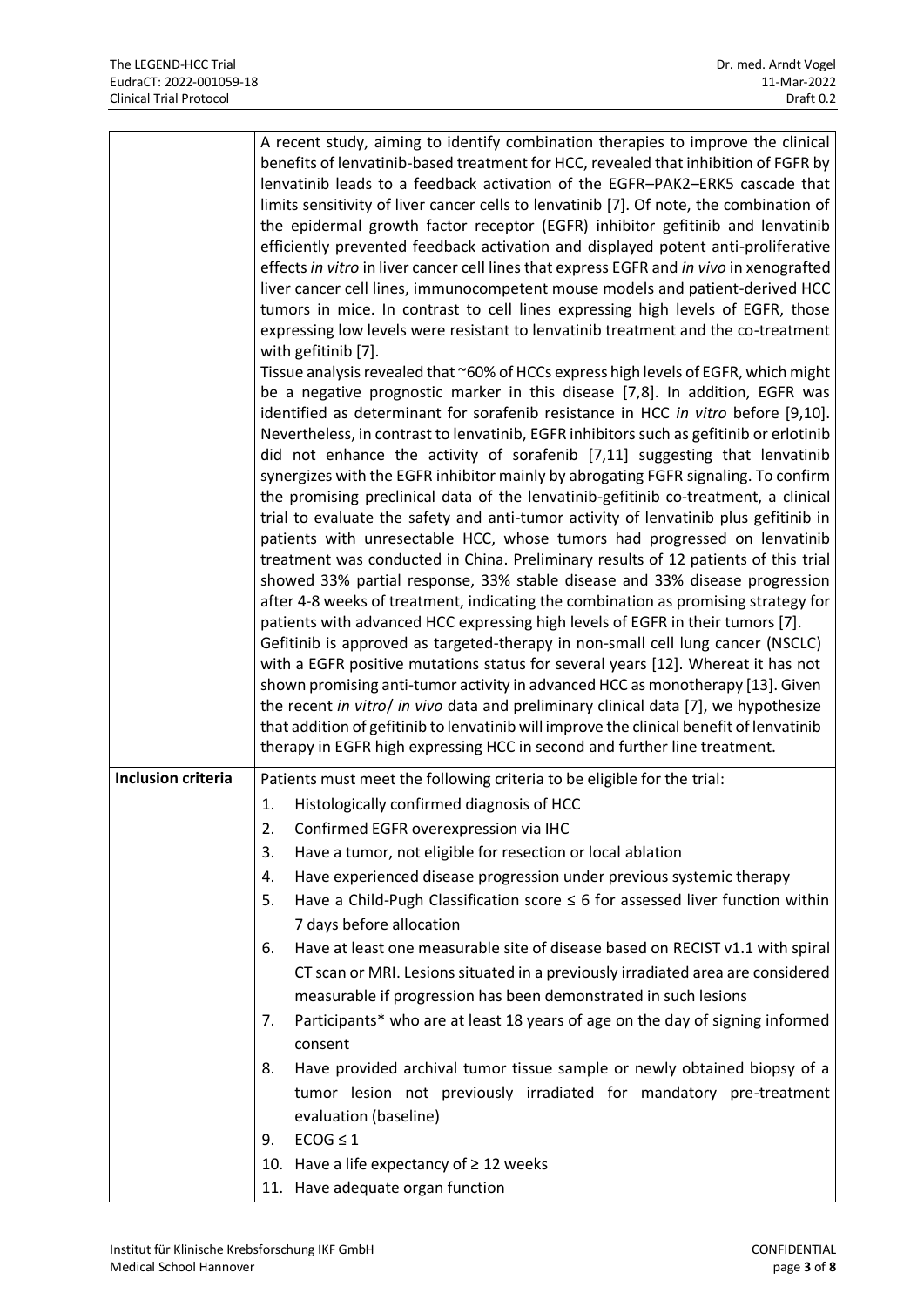|                  | a. Hemoglobin $\geq 10.0$ g/dL                                                               |
|------------------|----------------------------------------------------------------------------------------------|
|                  | b. Absolute neutrophil count $\geq 1,500/\mu L$ , platelets $\geq 50,000/\mu L$              |
|                  | c. Total bilirubin $\leq$ 3.0 x upper normal limit (ULN)                                     |
|                  | d. Alanine aminotransferase (ALT), aspartate aminotransferase (AST) $\leq$ 5x ULN            |
|                  | e. International normalized ratio (INR) $\leq$ 1.25 OR prothrombin time (PT) $\leq$ 1.5x ULN |
|                  | unless participant is receiving anticoagulant therapy as long as PT or aPTT is within        |
|                  | therapeutic range of intended use of anticoagulants                                          |
|                  | f. Albumin $\geq$ 3 g/dL                                                                     |
|                  | g. Creatinine $\leq$ 1.5x ULN or calculated creatinine clearance (CrCl) (according to        |
|                  | Cockcroft Gault or institutional standard) $\geq$ 30 mL/min for participant with             |
|                  | creatinine > 1.5 x institutional ULN (glomerular filtration rate [GFR] can also be           |
|                  | used in place of creatinine or CrCL)                                                         |
|                  | h. Urine dipstick for proteinuria $\leq 1+$ (within 7 days prior IMP initiation), for        |
|                  | participants with proteinuria > 1+: 24-hour urine collection should be performed             |
|                  | and must demonstrate $<$ 1 g/24 h                                                            |
|                  | 12. If participations have concurrent hepatitis B virus (HBV) or hepatitis C virus           |
|                  | (HCV) infection, meet the following criteria:                                                |
|                  | HBV DNA ≤500 IU/mL obtained within 28 days prior to initiation of trial treatment,           |
|                  | <b>AND</b>                                                                                   |
|                  | Anti-HBV treatment (per local standard of care, e.g., entecavir) for a minimum of            |
|                  | 14 days prior to the entry of and willingness to continue treatment for the length           |
|                  | of the trial                                                                                 |
|                  | • Patients positive for hepatitis C virus (HCV) antibody are eligible, also if PCR testing   |
|                  | is positive for HCV ribonucleic acid (RNA)                                                   |
|                  | However, anti-viral therapy against HCV is only allowed prior to but not during the          |
|                  | trial                                                                                        |
|                  | 13. Women of childbearing potential as well as male participants with female                 |
|                  | partners of childbearing potential agree to use contraceptive during the                     |
|                  | treatment period and for at least 30 days after the last dose of lenvatinib.                 |
|                  | 14. The participant (or legally acceptable representative if applicable) provides            |
|                  | written informed consent for the trial.                                                      |
|                  | * There are no data that indicate special gender distribution. Therefore, patients           |
|                  |                                                                                              |
|                  | will be enrolled in the trial gender-independently.                                          |
| <b>Exclusion</b> | Patients who meet at least one of the following criteria are not eligible for trial          |
| criteria         | participation:                                                                               |
|                  | fibrolamellar<br>HCC,<br>Known<br>sarcomatoid<br>HCC,<br>1.<br>mixed<br>or                   |
|                  | cholangiocarcinoma/HCC.                                                                      |
|                  |                                                                                              |
|                  | Are currently participating in or has participated in a trial with an<br>2.                  |
|                  | investigational agent or has used an investigational device within 4 weeks or                |
|                  | for a period of at least 5 half-lives of the respective drug/IMP (whichever is               |
|                  | longer) prior to or during screening for this trial.                                         |
|                  | Note: Participants who have entered the follow-up phase of an investigational study          |
|                  | may participate as long as it has been 4 weeks or at least 5 half-lives of the respective    |
|                  | drug/IMP (whichever is longer) after the last dose of the previous investigational           |
|                  | agent.<br>Have a diagnosis of immunodeficiency or are receiving chronic systemic<br>3.       |
|                  |                                                                                              |
|                  | steroid therapy (in dosing exceeding 10 mg daily of prednisone equivalent) or                |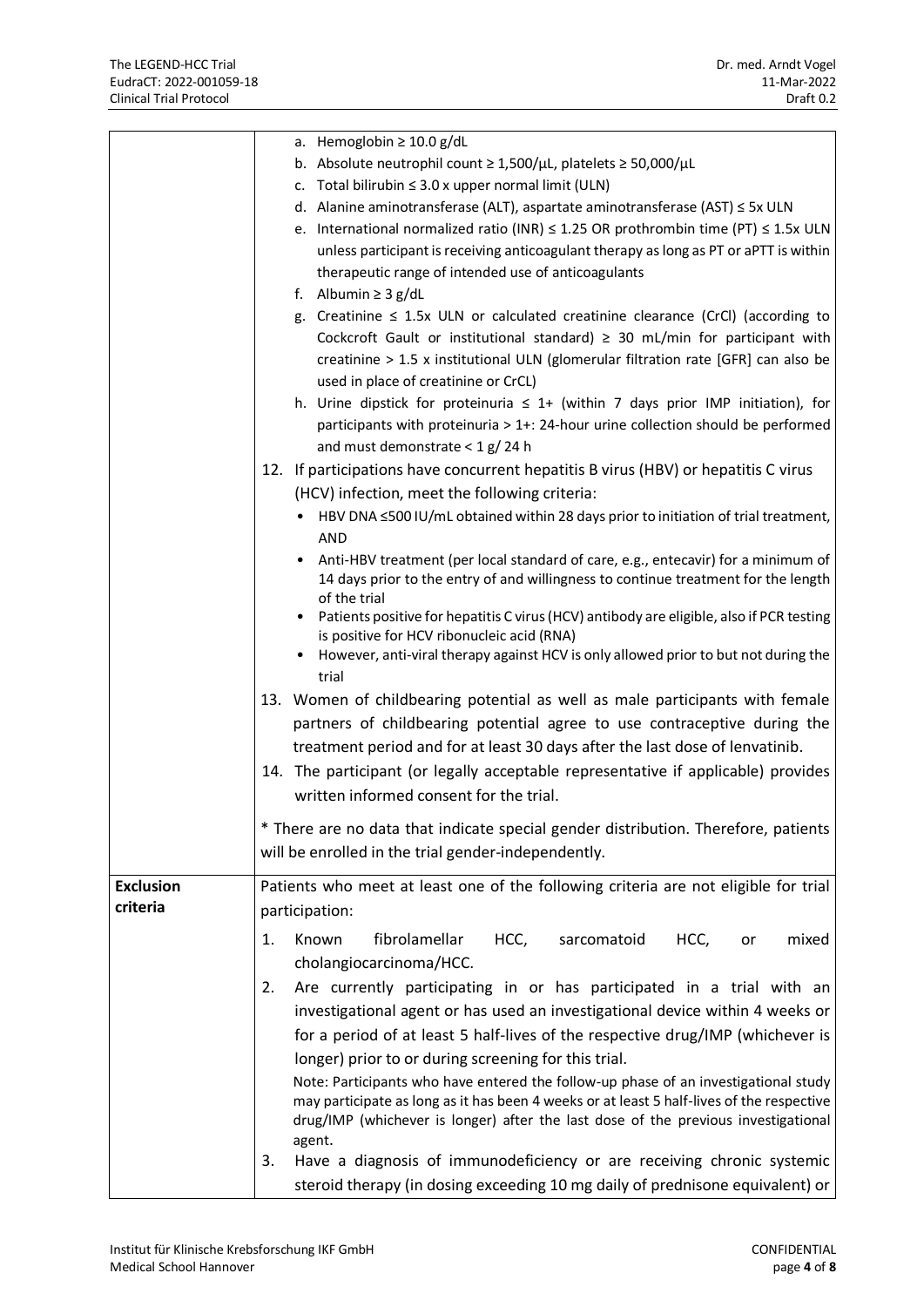|    | any other form of immunosuppressive therapy within 7 days prior to the first<br>dose of IMP.                                                              |
|----|-----------------------------------------------------------------------------------------------------------------------------------------------------------|
| 4. | Have a known additional malignancy that is progressing or has required active                                                                             |
|    | treatment within the past 2 years.                                                                                                                        |
|    | Note: Participants with basal cell or squamous cell carcinoma of the skin or carcinoma                                                                    |
|    | in situ (e.g., breast carcinoma, cervical cancer in situ) that have undergone potentially<br>curative therapy are not excluded.                           |
| 5. | Have known active CNS metastases and/or carcinomatous meningitis.                                                                                         |
|    | Participants with previously treated brain metastases may participate if they                                                                             |
|    | are radiologically stable, i.e., without evidence of progression re-imaging for                                                                           |
|    | at least 4 weeks (note that the re-imaging should be performed during                                                                                     |
|    | screening), clinically stable and without requirement of steroid treatment for                                                                            |
|    | at least 14 days prior to first dose of IMP.                                                                                                              |
| 6. | Have severe hypersensitivity ( $\geq$ grade 3) to lenvatinib, gefitinib and/or any of                                                                     |
|    | its excipients.                                                                                                                                           |
| 7. | Have a history of congestive heart failure NYHA > Class II, unstable angina,                                                                              |
|    | myocardial infarction or stroke within 6 months of the first dose of IMP, or                                                                              |
|    | cardiac arrhythmia requiring medical treatment at screening.                                                                                              |
| 8. | Have bleeding or thrombotic disorders or subjects at risk for severe                                                                                      |
|    | hemorrhage.                                                                                                                                               |
|    | Note: The degree of tumor invasion/infiltration of major blood vessels (e.g. carotid                                                                      |
|    | artery) should be considered because of the potential risk of severe hemorrhage<br>associated with tumor shrinkage/necrosis following lenvatinib therapy. |
| 9. | Have uncontrolled blood pressure (systolic > 150 mmHG or diastolic                                                                                        |
|    | >90 mmHg) despite of an optimized regimen of antihypertensive medication.                                                                                 |
|    | Participants with initial blood pressure elevations are eligible if initiation or                                                                         |
|    | adjustment of antihypertensive medication lowers pressure to meet entry                                                                                   |
|    | criteria                                                                                                                                                  |
|    | 10. Proteinuria (dipstick $\geq 2$ + or $\geq 1$ g/24 h)                                                                                                  |
|    | 11. Have active autoimmune disease that has required systemic treatment in the                                                                            |
|    | past 2 years (i.e., with use of disease modifying agents, corticosteroids or                                                                              |
|    | immunosuppressive drugs). Replacement therapy (e.g., thyroxine, insulin, or                                                                               |
|    | physiologic corticosteroid replacement therapy for adrenal or pituitary                                                                                   |
|    | insufficiency, etc.) is not considered a form of systemic treatment and is                                                                                |
|    | allowed.                                                                                                                                                  |
|    | 12. Have a history of (non-infectious) pneumonitis/interstitial lung disease that                                                                         |
|    | required steroids or has current pneumonitis/interstitial lung disease.                                                                                   |
|    | 13. Have received a live vaccine or live-attenuated vaccine within 30 days prior to                                                                       |
|    | the first dose of IMP. Administration of killed vaccines is allowed.                                                                                      |
|    | 14. Have an active infection requiring systemic therapy (exception: HBV infection                                                                         |
|    | - see inclusion criteria).                                                                                                                                |
|    | 15. Have a history of human immunodeficiency virus (HIV) (mandatory testing for                                                                           |
|    | HIV during screening is required).                                                                                                                        |
|    | 16. Have a history or current evidence of any condition, therapy, or laboratory                                                                           |
|    | abnormality that, in the opinion of the investigator, may confound the results                                                                            |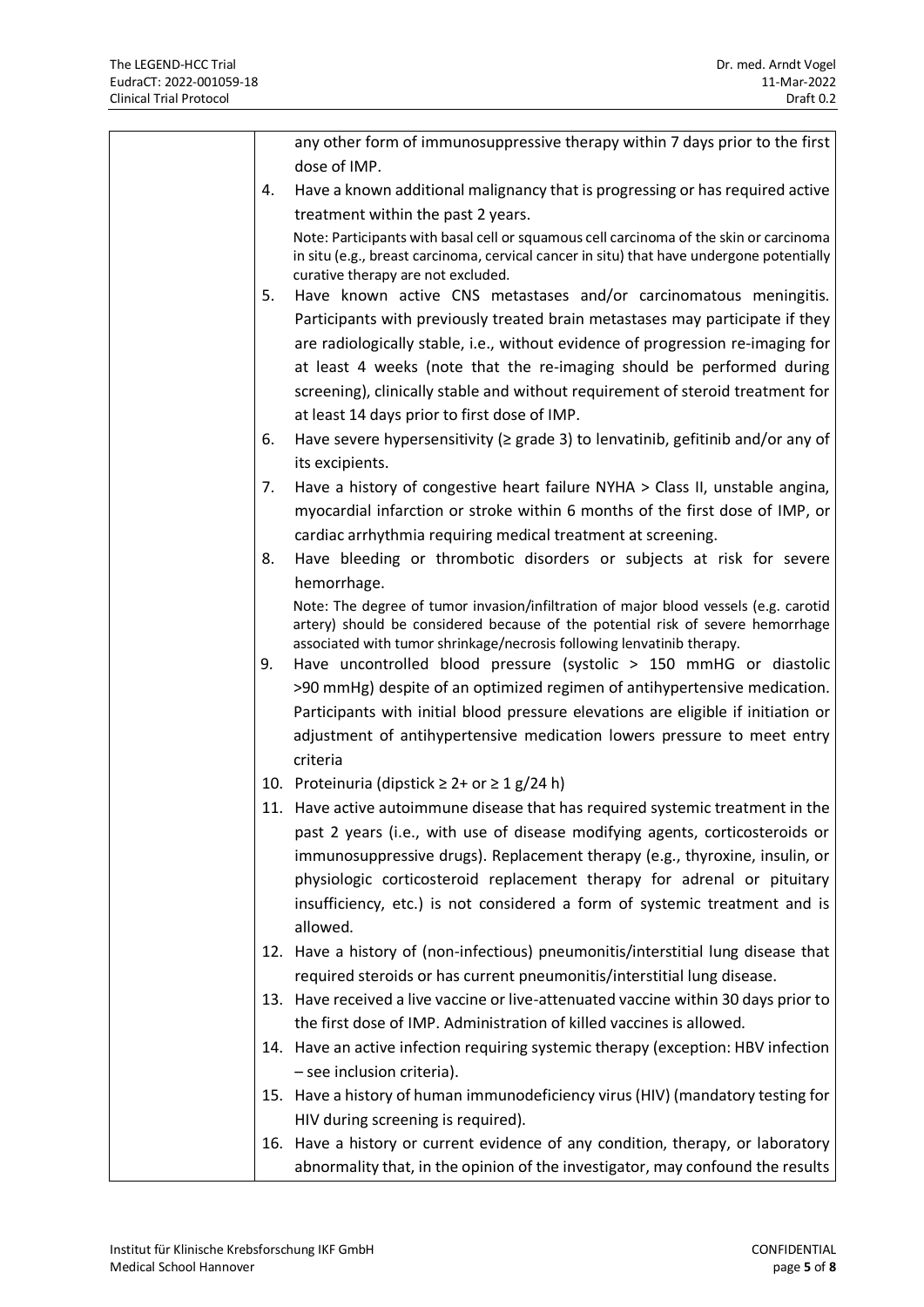|                    | of the trial, may interfere with the participation throughout the duration of                                                                                        |
|--------------------|----------------------------------------------------------------------------------------------------------------------------------------------------------------------|
|                    | the trial, or is not in the best interest of the participant                                                                                                         |
|                    | 17. Have known psychiatric or substance abuse disorders that would interfere                                                                                         |
|                    | with cooperation with the requirements of the trial.                                                                                                                 |
|                    | 18. Are pregnant or breastfeeding or expecting to conceive or father children                                                                                        |
|                    | within the projected duration of the trial, starting with the screening visit and                                                                                    |
|                    | continuing until 30 days after the last dose of IMP.                                                                                                                 |
|                    | 19. Are unable to swallow orally administered medication or have gastrointestinal                                                                                    |
|                    | disorders likely to interfere with absorption of the IMP.                                                                                                            |
|                    | 20. Legal incapacity or limited legal capacity                                                                                                                       |
|                    | 21. Have received prior therapy with lenvatinib or gefitinib.                                                                                                        |
| Sample size        | Screening: 50 patients                                                                                                                                               |
|                    | Enrollment: 30 patients                                                                                                                                              |
|                    | The efficacy assumption is based on the results of the phase III REFLECT trial                                                                                       |
|                    | showing an ORR of 24% and 9% according to mRECIST for patients treated with                                                                                          |
|                    | lenvatinib and sorafenib, respectively, as first line standard of care [4].                                                                                          |
|                    | We assume an increase of the ORR to 30% for the combination of lenvatinib and                                                                                        |
|                    | gefitinib. Hence, with an ORR ≥ 30% the combination of lenvatinib and gefitinib is                                                                                   |
|                    | considered as desirable candidate for further development. In contrast, with an                                                                                      |
|                    | ORR $\leq$ 10% the combination would be insufficient for further development.                                                                                        |
|                    | Formally, the hypothesis testing can be written as: H0: P≤0.10 versus H1: P≥0.30.<br>Based on this, the Fleming's single stage testing procedure for the sample size |
|                    | calculation, with the following parameters: $P_0 = 0.10$ and $P_1 = 0.30$ , a one-sided type                                                                         |
|                    | I error of 0.05 and a power of 90%, showed that a sample size of 30 patients is                                                                                      |
|                    | required.                                                                                                                                                            |
|                    | If the number of responses is 6 or more, the null hypothesis that $P \le 0.10$ is rejected                                                                           |
|                    | with an actual type I error rate of 0.05 (actual type I error of 0.07). If the number                                                                                |
|                    | of responses is 5 or less, the alternative hypothesis that $P \ge 0.30$ is rejected with a                                                                           |
|                    | target error rate of 0.1 and an actual error rate of 0.08.                                                                                                           |
| <b>Efficacy</b>    | On treatment, imaging assessments will be performed $Q8W \pm 7$ days calculated                                                                                      |
| evaluations/       | from the date of treatment initiation independent of further treatment time points                                                                                   |
| criteria           | according to standard of care. Modified RECIST will be used by the site for                                                                                          |
|                    | treatment decisions until first radiologic evidence of disease progression (PD).                                                                                     |
|                    | Subjects who discontinue trial intervention for reasons other than PD will have<br>post-treatment follow-up for disease status performed Q12W ± 7 days until         |
|                    | progression, initiation of another anti-cancer treatment, withdrawing consent, lost                                                                                  |
|                    | to follow-up, death or end of the trial, whichever occurs first. Once disease                                                                                        |
|                    | progression is noted, no further tumor assessments are needed per protocol.                                                                                          |
|                    | All subjects will be followed for OS for maximum of 12 months after last patient                                                                                     |
|                    | last treatment, until death, withdrawing consent or lost to follow-up, whichever                                                                                     |
|                    | occurs first.                                                                                                                                                        |
| <b>Translation</b> | Tumor biopsy material (FFPE samples) will be collected during screening for EGFR                                                                                     |
| <b>Research</b>    | overexpression analysis. Remaining material will be used for the accompanying                                                                                        |
|                    | translational research program. In addition, blood samples (whole blood, plasma)                                                                                     |
|                    | will be collected at the following timepoints: before treatment, 12 weeks after                                                                                      |
|                    | treatment initiation and at time of disease progression or at EOT if EOT due to other                                                                                |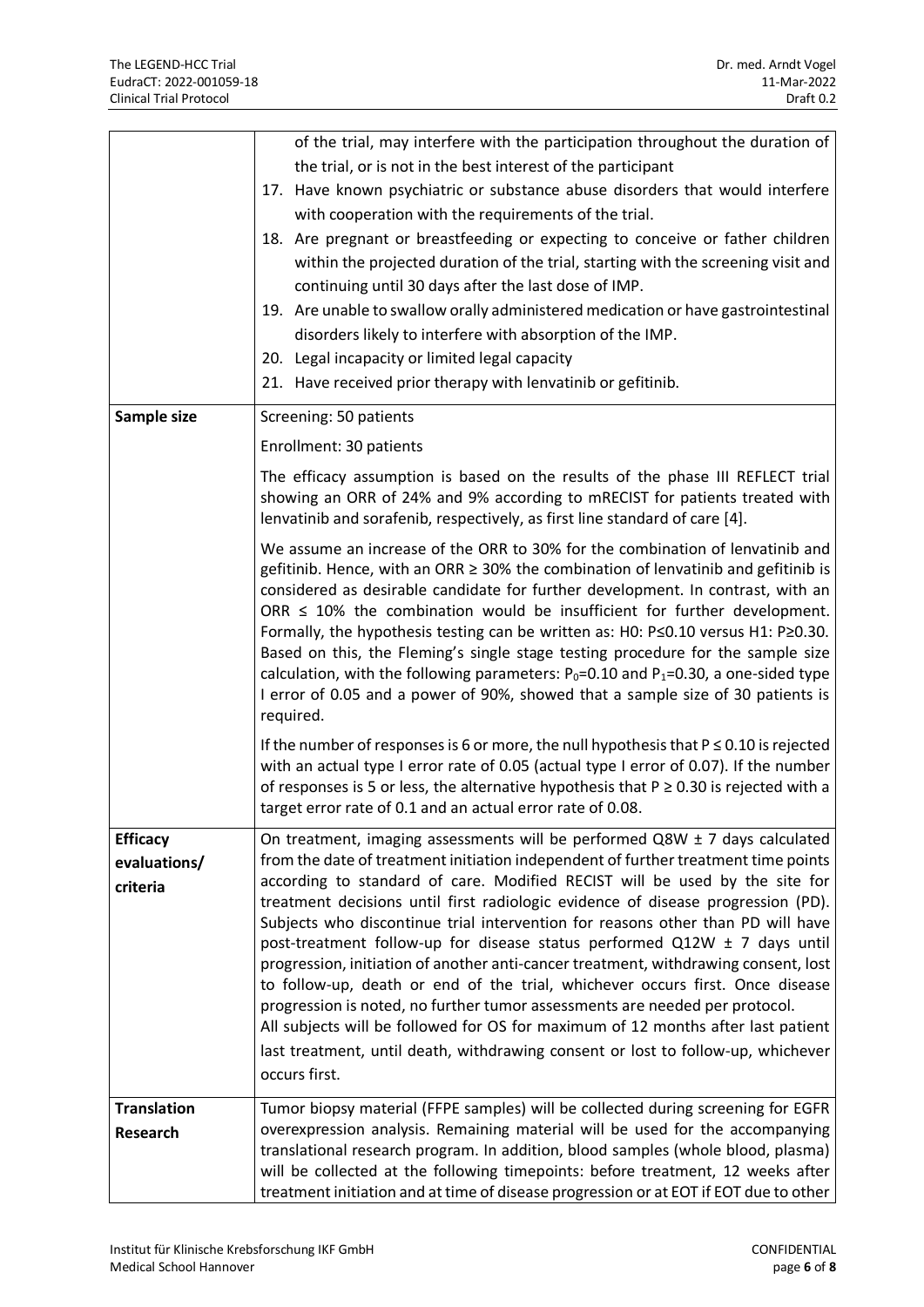|                             | reasons than disease progression.                                                                                                                                                                                                                                                                                                                                                                                                                                                                                                                                                                                                                                                                                                                                                                                                                                                                                                                                                                                                                                                                                                                                                                                                                                         |
|-----------------------------|---------------------------------------------------------------------------------------------------------------------------------------------------------------------------------------------------------------------------------------------------------------------------------------------------------------------------------------------------------------------------------------------------------------------------------------------------------------------------------------------------------------------------------------------------------------------------------------------------------------------------------------------------------------------------------------------------------------------------------------------------------------------------------------------------------------------------------------------------------------------------------------------------------------------------------------------------------------------------------------------------------------------------------------------------------------------------------------------------------------------------------------------------------------------------------------------------------------------------------------------------------------------------|
|                             | Tissue samples may be used for the following analyses:                                                                                                                                                                                                                                                                                                                                                                                                                                                                                                                                                                                                                                                                                                                                                                                                                                                                                                                                                                                                                                                                                                                                                                                                                    |
|                             | FGFR4/FGF19 expression analysis                                                                                                                                                                                                                                                                                                                                                                                                                                                                                                                                                                                                                                                                                                                                                                                                                                                                                                                                                                                                                                                                                                                                                                                                                                           |
|                             | Blood samples may be used for the following analyses:<br>ctDNA analysis used to determine the frequency of genetic mutations and<br>to determine mutational load*<br>Analyses for potential FGFR4/FGF19 pathway biomarkers                                                                                                                                                                                                                                                                                                                                                                                                                                                                                                                                                                                                                                                                                                                                                                                                                                                                                                                                                                                                                                                |
|                             | * Note that NGS analysis is not within the scope of this trial                                                                                                                                                                                                                                                                                                                                                                                                                                                                                                                                                                                                                                                                                                                                                                                                                                                                                                                                                                                                                                                                                                                                                                                                            |
|                             | The specified translational research may be adapted taking into account new<br>research data.                                                                                                                                                                                                                                                                                                                                                                                                                                                                                                                                                                                                                                                                                                                                                                                                                                                                                                                                                                                                                                                                                                                                                                             |
| <b>Safety evaluation</b>    | Since both drugs have established and approved doses, severe overlapping<br>toxicities are not expected and therefore a safety run in phase is not conducted.<br>Additionally, an interim analysis of a currently running trial analyzing the<br>lenvatinib/gefitinib combination in HCC patients showed no severe adverse events<br>until the date of the analysis [7]. However, since there is only a limited amount of<br>safety data available for the combination, an interim safety evaluation will be<br>performed after the 5 <sup>th</sup> patient has completed the first month of therapy. All<br>available safety data will be evaluated by the Medical Scientific Lead and an<br>independent data safety monitoring board (DSMB), respectively. During the<br>interim safety analysis enrollment and therapies will be continued.<br>Safety assessments will include physical examinations, performance status (ECOG),                                                                                                                                                                                                                                                                                                                                       |
|                             | clinical laboratory profile and continuous assessments of adverse events.                                                                                                                                                                                                                                                                                                                                                                                                                                                                                                                                                                                                                                                                                                                                                                                                                                                                                                                                                                                                                                                                                                                                                                                                 |
|                             | Adverse events will be monitored throughout the trial and graded in severity<br>according to the guidelines outlined in the NCI CTCAE v5.0. All AEs will be<br>monitored starting from first administration of trial medication until 30 days after<br>the last dose of the IMP treatment or until initiation of another anti-cancer therapy,<br>whichever occurs first. SAEs and AESIs will continue to be reported until 90 days<br>after the last dose of the IMP treatment or until initiation of new anti-cancer<br>therapy, whichever occurs first. After informed consent has been obtained but<br>prior to initiation of the IMP treatment, only SAEs caused by a protocol-mandated<br>intervention should be reported.                                                                                                                                                                                                                                                                                                                                                                                                                                                                                                                                           |
| <b>Statistical Analysis</b> | The primary endpoint objective response rate according to mRECIST, defined as the<br>proportion of subjects with best response of complete or partial response, will be<br>evaluated based on Fleming' design decision rules. The ORR together with 95%<br>Clopper-Pearson CIs will also be provided. Missing data for the primary endpoint<br>will be considered as a treatment failure. The primary endpoint will be analyzed as<br>soon as the necessary number of events is available.<br>PFS is defined as time from enrolment to the date of the first objectively<br>documented tumor progression, as determined by investigators (per mRECIST), or<br>death due to any cause. Subjects who die without a reported prior progression will<br>be considered to have progressed on the date of their death. Subjects who did not<br>progress or die will be censored on the date of their last tumor assessment.<br>Subjects who did not have any on-trial tumor assessments and did not die will be<br>censored on the first dosing date of IMP. Subjects who started any subsequent anti-<br>cancer therapy without a prior reported progression will be censored at the last<br>tumor assessment prior to initiation of the subsequent anti-cancer therapy. OS is |